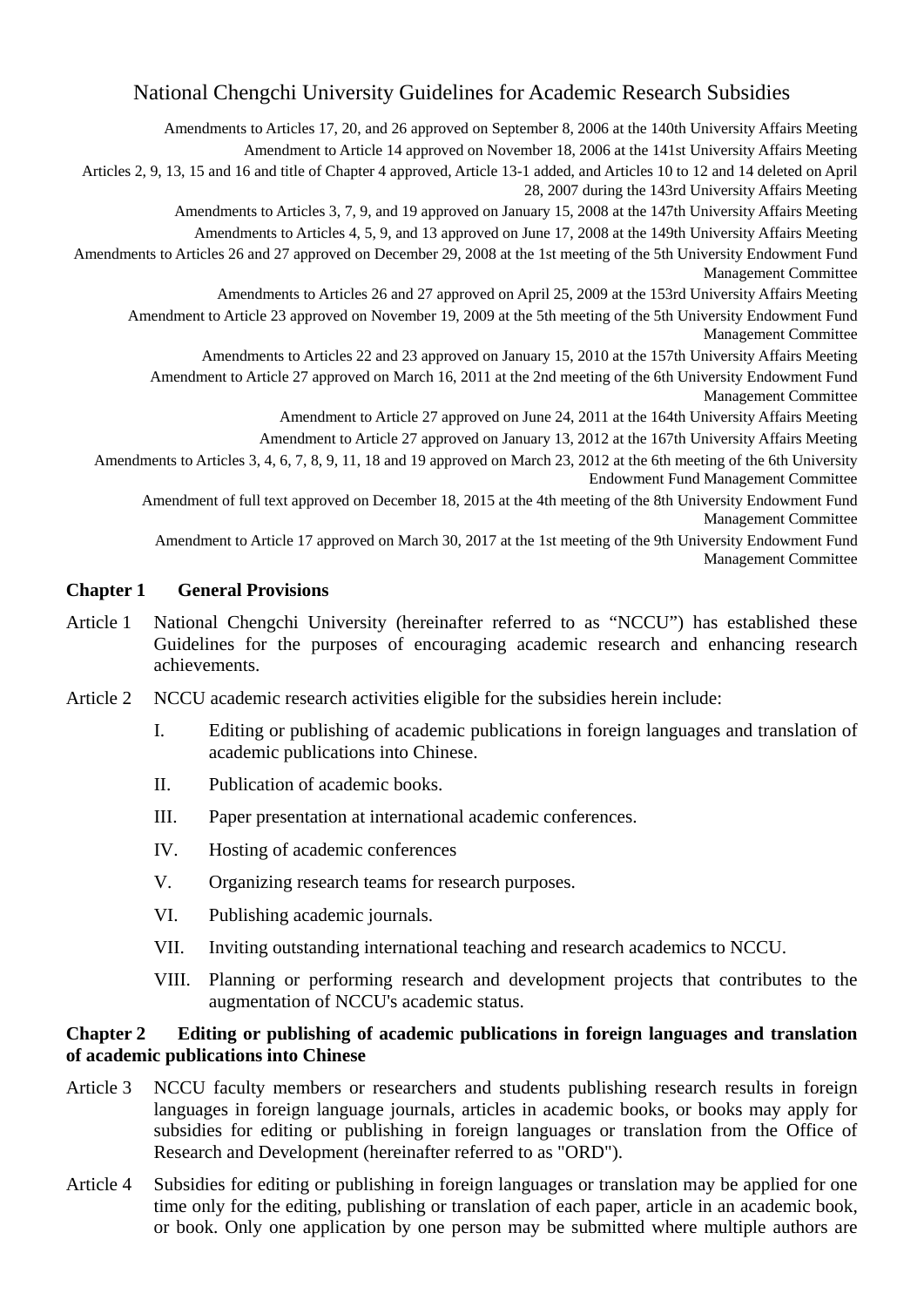involved.

Subsidies can be used to pay for editing fees, publishing fees or translation fees actually incurred up to NT\$10,000 each time and up to NT\$20,000 per person per year.

Applications for the aforesaid subsidies shall be accompanied by proof of acceptance or publication.

Applications for the aforesaid subsidies may be submitted within one year of publication.

Applications submitted by students must be accompanied by the recommendation letter of the student's thesis or dissertation advisor.

### **Chapter 3 Book publication**

- Article 5 Full-time NCCU faculty members or researchers publishing books may apply for subsidies from the ORD within one year of publication.
- Article 6 The range of books eligible for subsidies is described below, provided the books have not received any subsidies from other institutions:
	- I. Academic books, excluding textbooks and previously published dissertations.
	- II. Books translated from academic books published in foreign languages.
	- III. Adaptation of dissertations that have not previously been published.
	- IV. Academic books adapted from research results or extension of similar results acquired over the course of several years.
	- V. A continuous and systematic presentation of dissertations published over the course of several years with added introduction or conclusions on certain topics written in a manner that corresponds with the nature of academic books.

Subsidies for books in the preceding paragraph are subject to a limit of NT\$60,000 and one book per person per year in principle.

For books co-authored by NCCU faculty members or researchers, only one person per book may make a subsidy application, and the amount will be based on contribution or the ratio of authors associated with NCCU and otherwise.

## **Chapter 4 Paper presentation at international academic conferences**

Article 7 NCCU faculty members, researchers and students attending important international academic conferences to make oral presentations of their papers in the name of NCCU may apply for subsidies from the ORD. Subsidies are granted for only one paper per person. Subsidies are granted once every year per person.

> Applicants shall submit applications to the ORD at least seven working days prior to the respective conference dates.

> Subsidies granted can vary in accordance with the National Chengchi University Table of Fixed Subsidies for Paper Presentation at International Conferences.

Article 8 International Academic Conferences in the preceding article refer to conferences at which academics presenting or critiquing papers are from three or more different countries (as determined by the country of full-time employment); events must involve academics from two or more countries other than Taiwan, China and Hong Kong and Macau.

> Applications for subsidies must be submitted to the Ministry of Science and Technology in advance, except for those who have received subsidies from the MOST in the same year and are therefore not eligible to apply for additional subsidies.

> Applicants who have not received subsidies or fail to submit applications to the Ministry of Science and Technology by respective deadlines for reasons not attributable to the applicants may apply, with the appropriate documents and proofs, for subsidies at a fixed ratio of 50%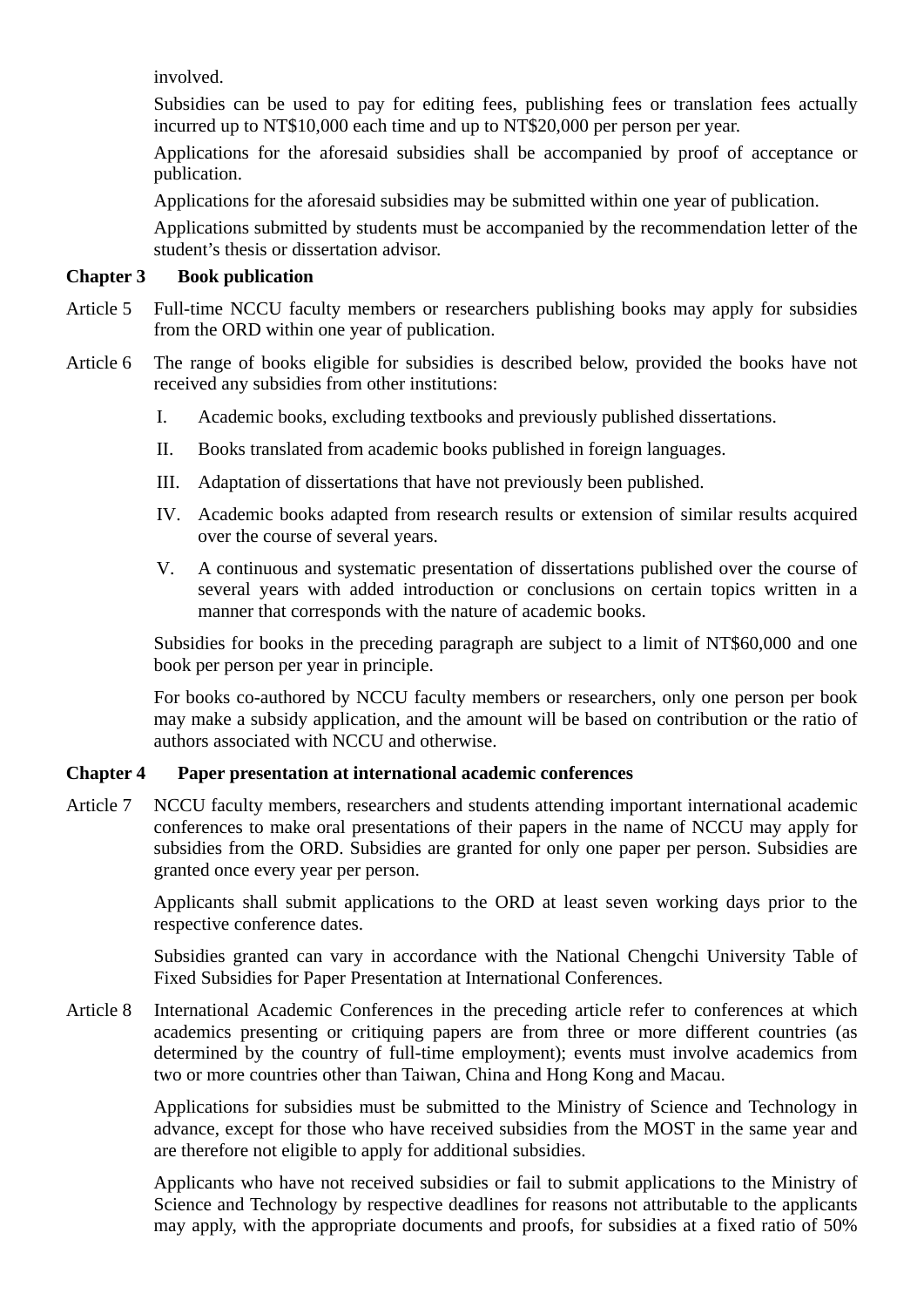from NCCU.

The ORD may adjust subsidies for airfare, living expenses, insurance, and enrollment fees to reflect the importance of a conference and in accordance with the annual budget.

Those who have received off-campus subsidies may not apply for full amount subsidies or the shortfall from NCCU.

Subsidies are available for enrollment fees only when an international conference is held in Taiwan.

Article 9 Recipients of international conference subsidies shall submit progress reports within one month following the end of respective conferences in accordance with these Guidelines.

#### **Chapter 5 Hosting of academic conferences**

- Article 10 NCCU departments hosting conferences shall first apply for subsidies from off-campus institutions before applying for partial subsidies from the ORD, subject to the following requirements:
	- I. Calls for papers or invitations for paper presentation.
	- II. Participation should be open, national and international.

NCCU departments hosting research outcome presentations and methodology conferences may apply for partial subsidies from the ORD.

Subsidies above are in principle available up to once a year per person.

- Article 11 To apply for subsidies from the ORD, departments shall complete and submit the conference plans and subsidy applications prior to the hosting of respective conferences.
- Article 12 Recipients of conference subsidies herein shall submit progress reports within one month following the end of respective conferences.

Paper copies of conference proceedings published following the conclusion of conferences funded by subsidies herein shall be submitted to the Library, and electronic copies, accompanied by letters of authorization, shall uploaded to the Library website.

#### **Chapter 6 Organizing research teams for research purposes**

Article 13 Full-time NCCU faculty members or researchers organizing research teams may apply for subsidies from the ORD.

> Research teams shall consist of three or more full-time NCCU faculty members or researchers. Members of a research team may come from different departments, colleges, and universities; however, no more than one third of the members may be off-campus personnel.

> Research teams may choose their own topics, but the target must be integrated projects that can be completed within one year in order to apply for research subsidies from the appropriate institute.

> Each full-time faculty member or researcher may be a member of up to two research teams at the same time.

Article 14 Research teams intending to apply for subsidies shall submit paper conceptualizations for projects to be completed within one year to the ORD.

> The maximum subsidy amount available in principle to each application is NT\$50,000. Subsidies can only be used to pay miscellaneous fees, expenses for temporary staff, and travel expenses and speaking fees for off-campus parties. Team members may not collect pay out of the subsidies.

> The subsidies herein are available at most twice to any one research team, research topic or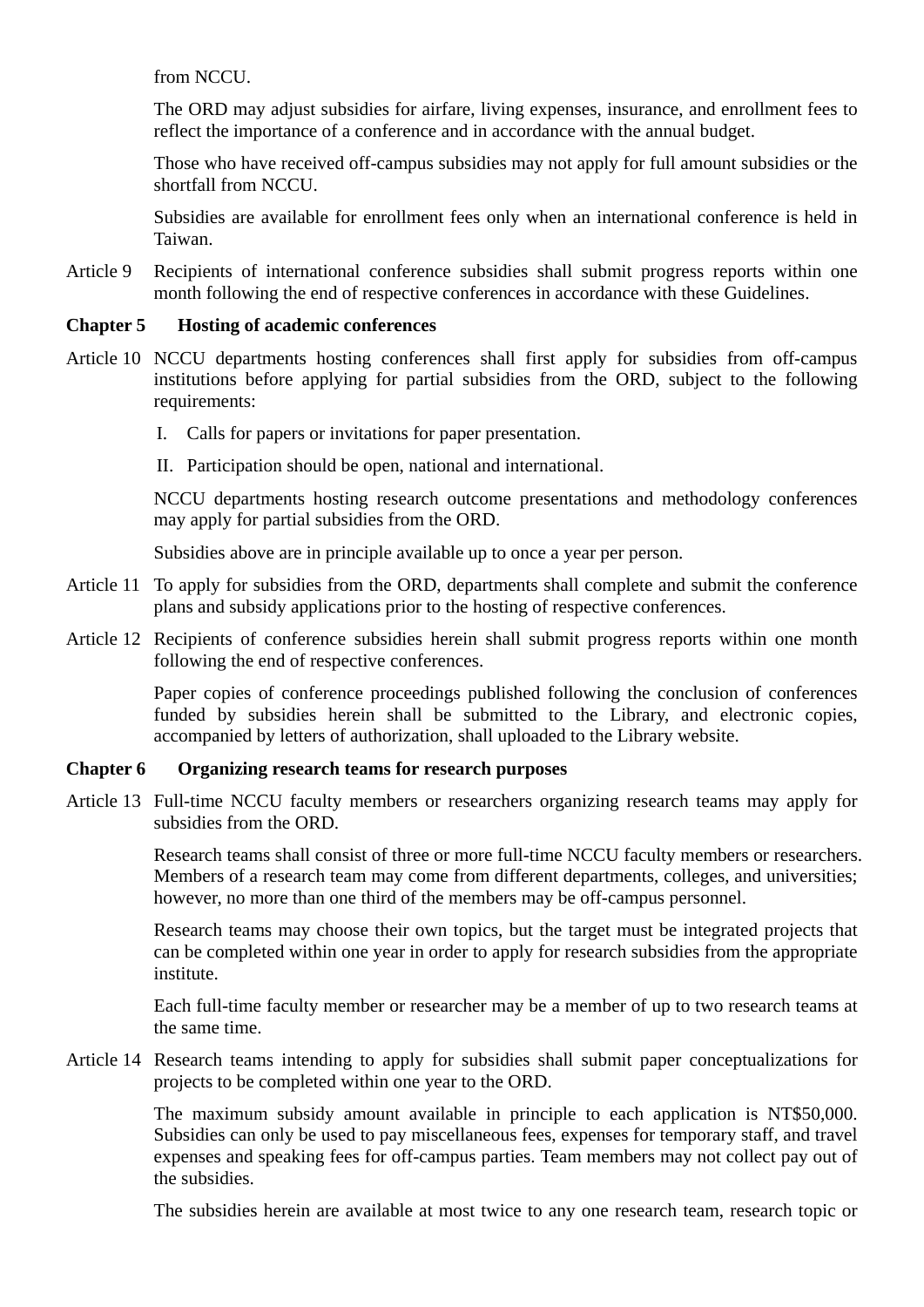applicant. Two research teams will be considered the same team if they share more than half of their members.

- Article 15 Each research team subsidized under these Guidelines shall be required to present one progress report within one month following the completion of the project. The team shall also be required to host a small seminar to publish the results of its research plan.
- Article 16 Research teams may apply for subsidies for the second time under any one of the following circumstances:
	- I. The NCCU members on the team have published at least one journal article, academic book chapter, or book related to the team's topic accepted into indexes such as TSSCI, SCI, SSCI, A&HCI, and THCI Core within one year following the completion of a project funded by a previous subsidy.
	- II. The team has received subsidies for integrated projects from other institute for their research results.

#### **Chapter 7 Publication of academic journals**

- Article 17 NCCU departments publishing academic journals may apply for subsidies for publication related expenses (printing, reviewing, editing, and temporary staffing). Each department may in principle apply for only one of the journal related subsidies herein from among the options listed below; subsidy rates are as follows:
	- I. Up to NT\$250,000 per issue and NT\$500,000 per year for journals included in international indexes such as SCI, SSCI, A&HCI or EI.
	- II. Up to NT\$150,000 per issue and NT\$300,000 per year for journals included in the international index Scopus.
	- III. Up to NT\$75,000 per issue and NT\$150,000 per year for journals included in the Taiwan Social Science Citation Index Database (TSSCI) or the Taiwan Humanities Citation Index (THCI).
	- IV. Up to NT\$15,000 per year for journals not included in the Taiwan Social Science Citation Index Database (TSSCI) or the Taiwan Humanities Citation Index (THCI).
	- V. Subsidies may be utilized to pay 40% of all publication related expenses for new journals, up to NT\$50,000 per issue and NT\$100,000 per year. Subsidies will be reduced by 10% each year starting in the third year, and subsidies are available up to NT\$15,000 per year.
	- VI. Subsidies may be utilized to pay 40% of all publication related expenses for journals in academic fields that have not yet been evaluated in the Taiwan Social Science Citation Index Database (TSSCI) or the Taiwan Humanities Citation Index (THCI), up to NT\$15,000 per year.
- Article 18 In addition to paper copies to be submitted to the Library, the academic journals, in their entirety and accompanied by a letter of authorization, shall be uploaded electronically to the NCCU Journal Database within six months of publication in order to make the journals available to NCCU faculty members and students.

#### **Chapter 8 Inviting outstanding international teaching and research academics to NCCU**

- Article 19 Outstanding international teaching or research academics to be invited by NCCU departments for short-term teaching at NCCU or academics invited to participate in research activities shall fulfill the following criteria:
	- I. Be a renowned academic or expert with a faculty position at a university or research institute within or outside the Republic of China.
	- II. Possess academic expertise that will benefit the teaching or research of the applying